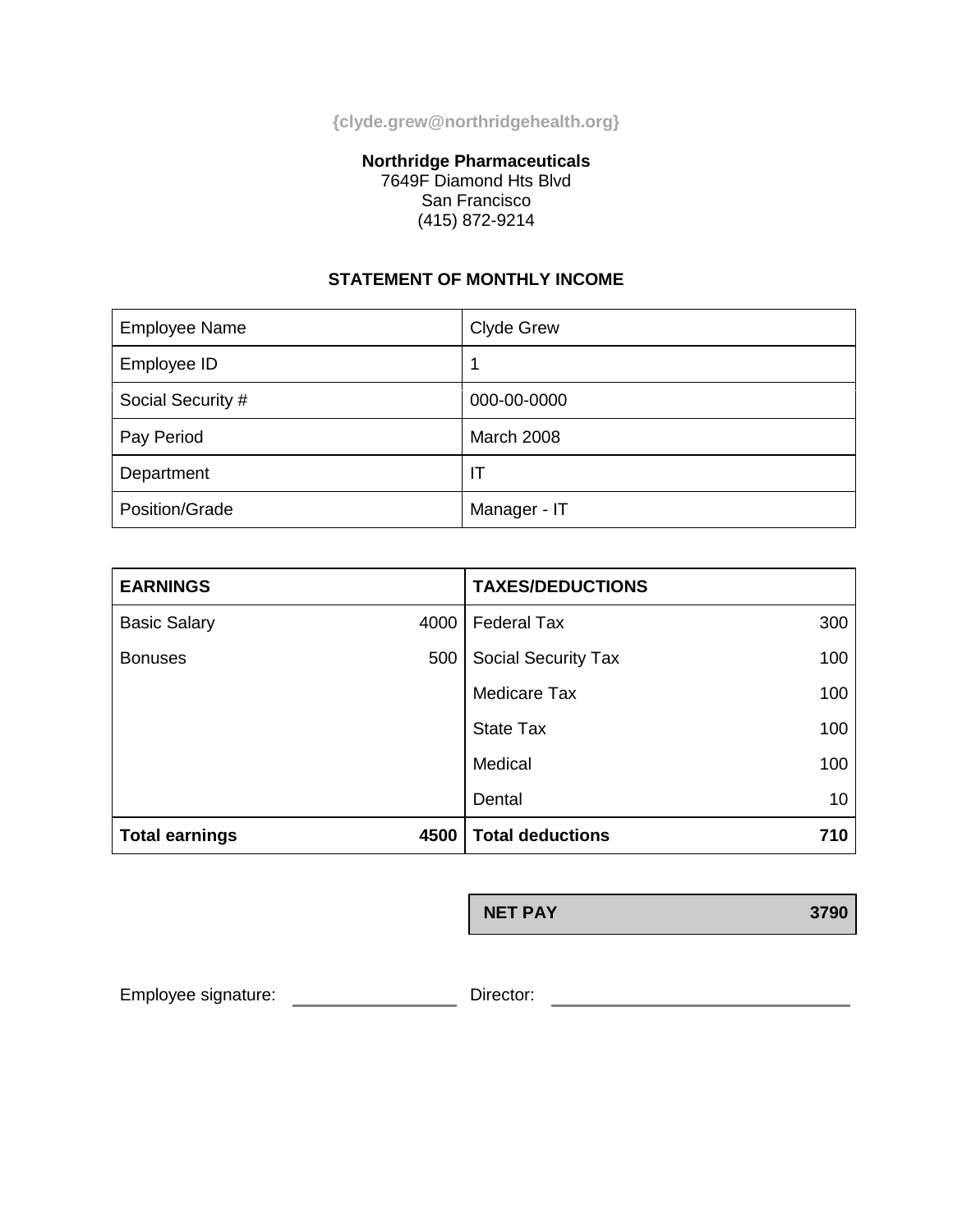**{kyle.butford@northridgehealth.org}**

### **Northridge Pharmaceuticals** 7649F Diamond Hts Blvd San Francisco (415) 872-9214

## **STATEMENT OF MONTHLY INCOME**

| <b>Employee Name</b> | Kyle Butford       |
|----------------------|--------------------|
| Employee ID          | 2                  |
| Social Security #    | 000-00-0000        |
| Pay Period           | <b>March 2008</b>  |
| Department           | ΙT                 |
| Position/Grade       | Software Developer |

| <b>EARNINGS</b>       |         | <b>TAXES/DEDUCTIONS</b>    |     |
|-----------------------|---------|----------------------------|-----|
| <b>Basic Salary</b>   | 3000    | <b>Federal Tax</b>         | 200 |
| <b>Bonuses</b>        | 300     | <b>Social Security Tax</b> | 50  |
|                       |         | <b>Medicare Tax</b>        | 50  |
|                       |         | <b>State Tax</b>           | 50  |
|                       | Medical | 50                         |     |
|                       |         | Dental                     | 10  |
| <b>Total earnings</b> | 3300    | <b>Total deductions</b>    | 410 |

**NET PAY 2890**

Employee signature: \_\_\_\_\_\_\_\_\_\_\_\_\_\_\_\_\_\_\_\_\_\_\_\_\_\_ Director: